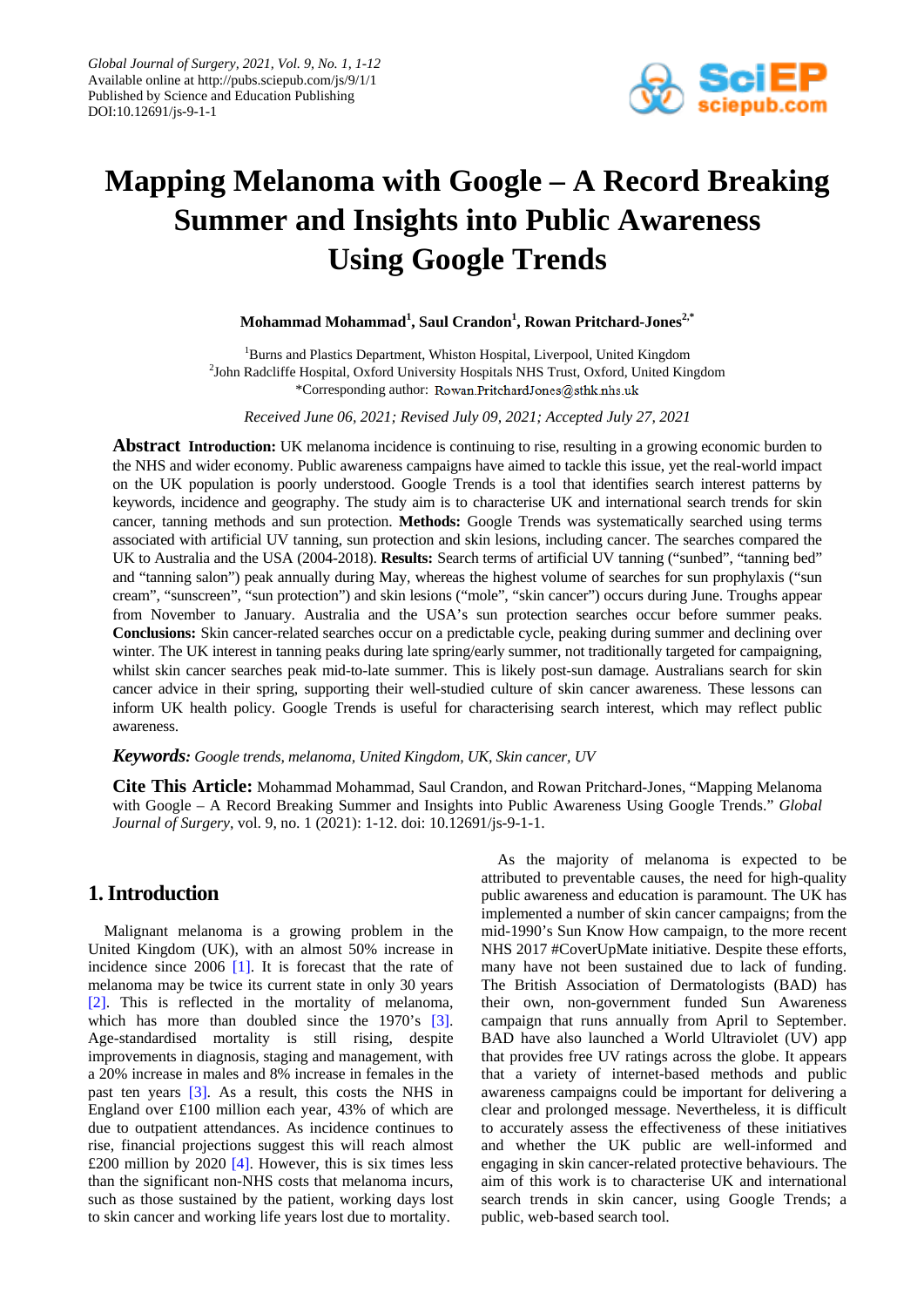## **2. Methods**

This is a descriptive study to characterise UK search interest of skin cancer and its related terms. Google Trends was used to assess search trends. This is a free, open-access website and therefore the use of these data required no special permissions. The data is provided as Relative Search Volume (RSV), which is defined as how often a search term is used in comparison with the total volume of searches of that term in a given time or area. It therefore represents the likelihood of a term being searched in a given time/setting. As the searches are performed at a set point in time, the results are relative to the volume of searches conducted at that time. The values are normalised on a scale of 0 to 100. Popular searches are scaled, and so terms with a very low volume of searches will appear as zero. Google trend excludes data from the same internet users repeating the same search, as well as searches that include special characters.

Comprehensive, systematic keyword searches were conducted on Google Trends (https://trends.google.com/trends/) during November 2018. The searches were limited to the United Kingdom and from 2004-present, as Google Trend data is unavailable before this period. Region of interest was changed to investigate the United States of America (USA) and Australia, as necessary. The search was also set to "All categories" and "Web search". This was done as the overwhelming majority of Google searches are web-based, without a defined sub-category, therefore maximising the relevancy of the trend data. As the general UK population will have varying levels of education, searches were based on both common layman terms for skin cancer, as well as the medical terms used to describe the condition [\(Table 1\)](#page-7-0). Any further relevant words from the 'Related topics' or 'Related queries' sections as suggested by Google Trends, were also included. Multiple terms can be congregated for comparison using the "+ add comparison" button, up to a maximum of 30. If the possible searches exceeded this number, those with the lowest RSV would be excluded.

Searches of Google Trends were performed using individual terms as well as combined searches. Three broad categories of combined searches were conducted; terms related to artificial UV tanning, terms related to sun protection and finally, terms related to skin lesions/cancer.

Both plurals and terms with and without a space were searched as these are defined as unique searches by Google trends, and thus, produce different results. The use of capitalisation does not affect the results. Variations of each term (synonyms, with and without spaces, plurals) were initially searched in the Google Trends database. The variations of each term which produced the most search results were used to represent that topic.

Results were viewed according to the yearly graph (2004-present) for the entire UK, as well as subdivisions of the UK (Wales, England, Scotland, Northern Ireland). The inter-city interest across England was also explored using the sub-region tool. Results were also investigated for Australia and the USA. Raw tabulated data is provided in the Supplementary file.

## **3. Data Analysis**

Google Trend provides only relative quantitative data, limiting the variety of analysis that could be performed. As a result, a descriptive analysis was undertaken to define and characterise the trends in search interest. Percentage change in trends was used to describe variations in interest over time.

## **4. Results**

## **4.1. Google Trends Search Results for Artificial Tanning Terms**

The term "sunbed" was searched individually. This demonstrated that during the summer months, interest in this search term has almost quadrupled since 2004. The periods of lower search volume during the winter have more than tripled in this time frame [\(Table 1,](#page-7-0) supplementary file).

The terms; "sunbed", "tanning bed" and "tanning salon" were then searched collectively as they produced the most activity when exploring terms to describe artificial UV tanning. All three terms have increased in popularity from May 2004 to May 2018, with the term "sunbed" increasing from an RSV of 27 to 100 during this period [\(Table 2,](#page-7-1) supplementary file and [Figure 1,](#page-2-0) panel A). Increases of 5 and 3 were seen with "tanning bed" and "tanning salon", respectively. Search volume of these terms falls to 29-51% of the peak interest during the troughs in the winter months.

The search interest in 'sunbed' with the addition of "-near me", have increased by 85% between the summer of 2016 and the summer of 2018, with an eight times increase in search volume since the near me feature was first introduced [\(Figure 1,](#page-2-0) panel B).

## **4.2. Google Trends Search Results for Sun Protection Products**

The term "sun cream" was used to search Google Trends individually. This term was chosen as there were negligible differences between the other most popular terms in this category; "sunscreen" and "SPF". There have been incremental increases in the RSV of sun cream each year, from 12 in June 2004, to 92 in June 2018 [\(Table 3,](#page-8-0) supplementary file).

The terms; "sun cream", "sun protection", "sunscreen", "after sun" and "SPF" provided a relevant picture of the search for terms related to sun safety, and were therefore searched collectively. The term "sun cream" has been rising steadily (RSV 41 to 87, from June 2013 to June 2018) [\(Table 4,](#page-8-1) supplementary file and [Figure 2\)](#page-2-1). Similar increases are seen with "sunscreen" and "SPF" during the same time period (RSV 44 to 92, 36 to 73 respectively).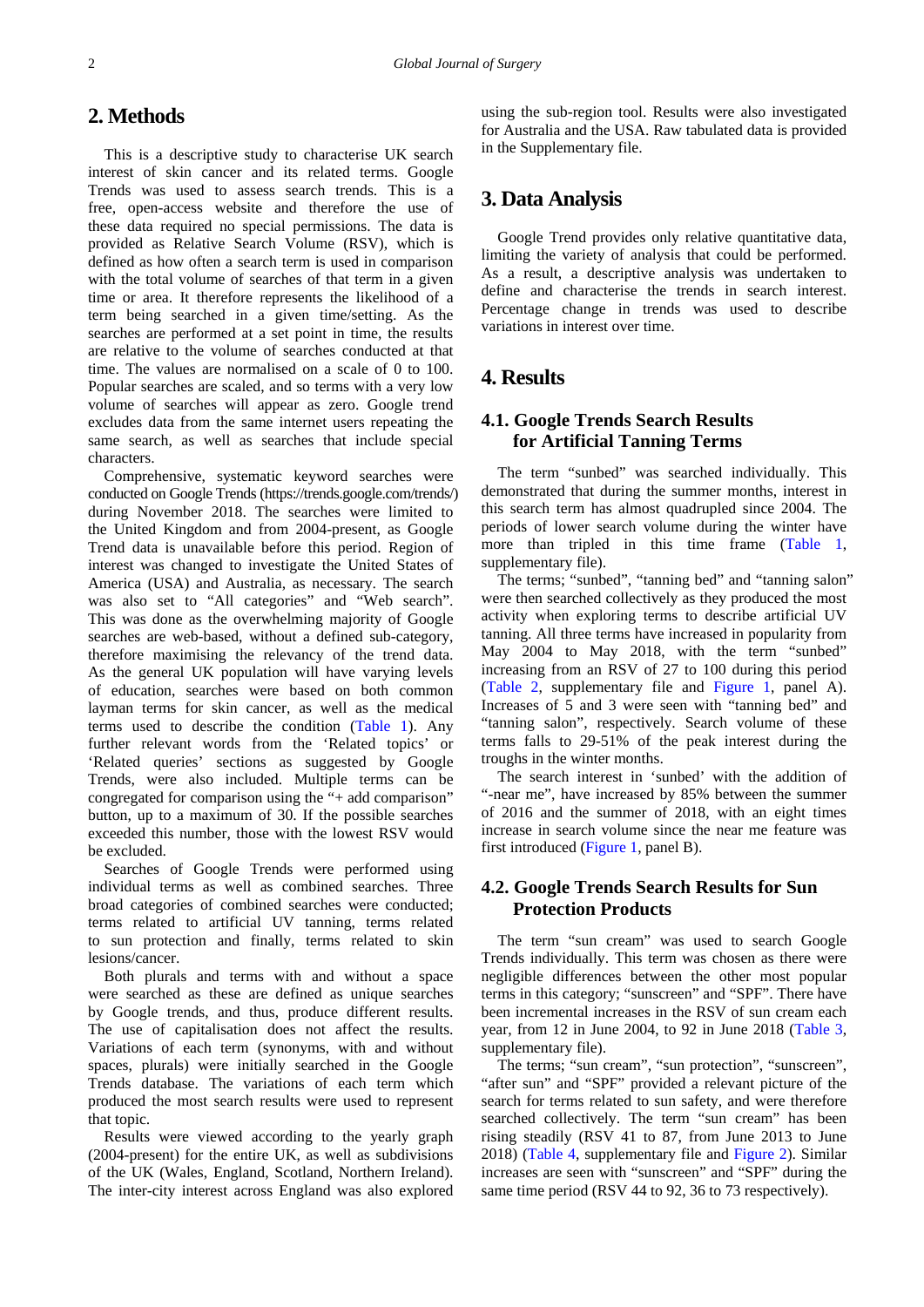<span id="page-2-0"></span>



**Figure 1.** Google Trends results for search terms related to tanning. Panel A, terms; "sunbed" (blue), "tanning bed" (red) and "tanning salon" (yellow). Panel B, terms; "tanning near me" (blue), "tan near me" (red), "sunbed near me" (yellow)

<span id="page-2-1"></span>

Figure 2. Google Trends results for the terms; "sun cream" (blue), "sun protection" (red), "sunscreen" (yellow), "after sun" (green) and "SPF" (purple)

## **4.3. Google Trends Search Results for Skin Lesion Terms**

Both "mole" and "skin cancer" were searched individually as they were assumed to represent different types of searches. Firstly, "mole" has increased linearly, by 123% between 2004 and 2018 [\(Table 5,](#page-9-0) supplementary file). On the other hand, "skin cancer" is cyclical, but remains at a constant gross search volume with peaks and troughs of 82 and 52 in 2017, compared with 84 and 36 in 2004 [\(Table 6,](#page-9-1) supplementary file).

The terms; "mole", "skin cancer", "melanoma" and "malignant melanoma" were searched together to

represent skin lesion searches of Google Trends. The terms "melanoma" and "malignant melanoma" were included so a comparison can be made between the popularity of layman's and medical terminology of skin cancer. The term "mole" has increased steadily in popularity, by over 50% since 2004 [\(Table 7,](#page-10-0) supplementary file and [Figure 3\)](#page-3-0). There has been no significant increase in the volume of searches of "malignant melanoma" over the past 14 years, whilst the singular term "melanoma" has also remained stable (RSV between 11 and 18). Searches for "skin cancer" remain around RSV 20 during the winter, whilst they double during the summer (RSV ~40).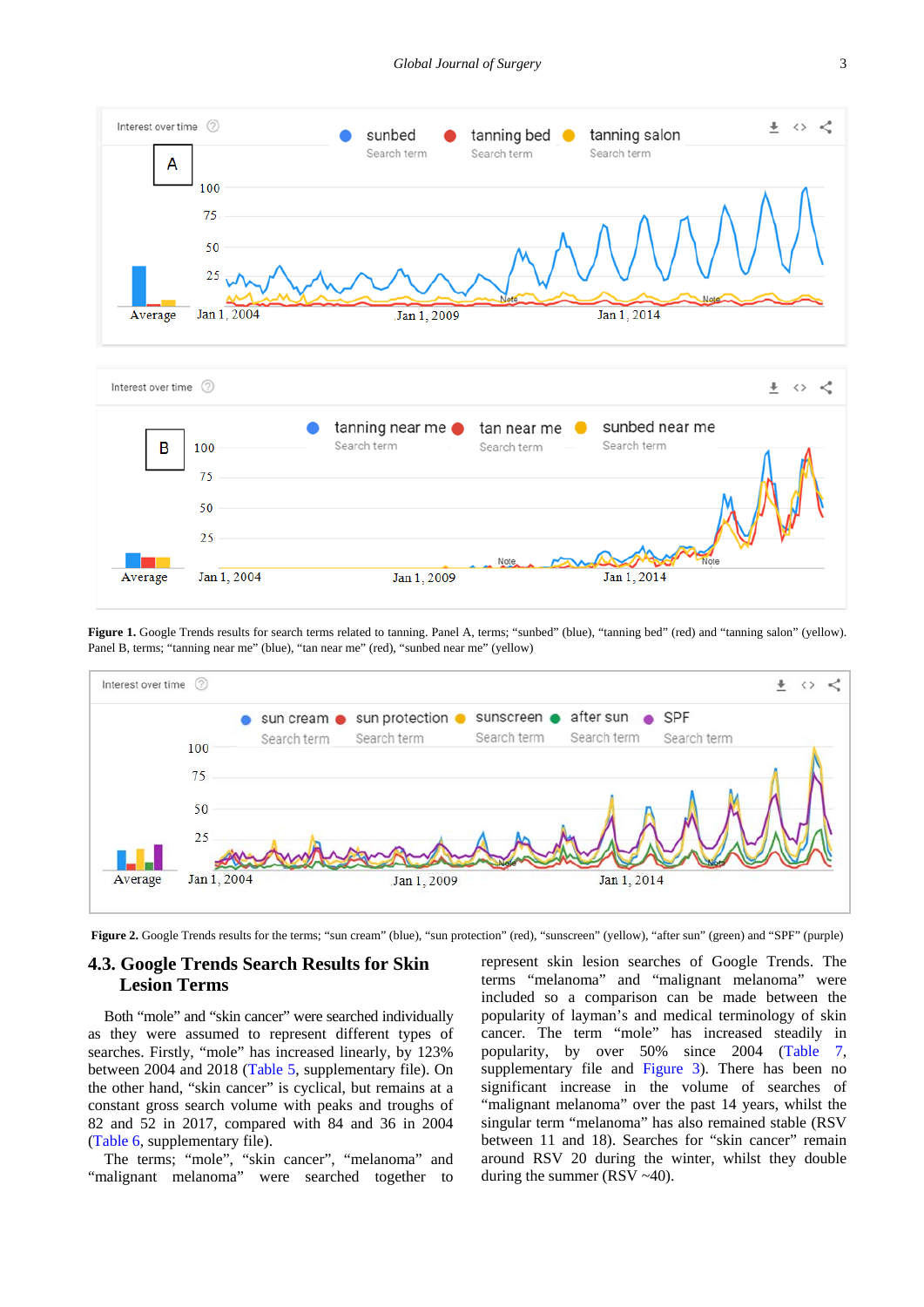<span id="page-3-0"></span>

Figure 3. Google Trends results for the terms; "mole" (blue), "skin cancer" (red), "melanoma" (yellow) and "malignant melanoma" (green)

<span id="page-3-1"></span>

**Figure 4.** Google Trends results for the terms: "mole" (blue), "sunbed" (red), "sun cream" (yellow) and "skin cancer" (green)

## **4.4. Search Interest between Artificial Tanning, Sun Protection and Skin Lesions**

The most popular search terms that represented artificial tanning, sun protection and skin lesions were "sunbed", "sun cream" and "mole" respectively. The term "skin cancer" was also included in this search as it was deemed to represent a separate search from "mole". As discussed previously, search interest in the term "mole" has been steadily rising since 2004, with current interest more than double that of the term "skin cancer", and 61% more prevalent than both "sunbed" and "sun cream" (May 2018) [\(Table 8,](#page-10-1) supplementary file and [Figure 4\)](#page-3-1). Although rising at similar rates, the term "sunbed" exceeds searches for "sun cream" by an RSV of 0-16 annually during summer, and an RSV of 4-16 annually during winter.

#### **4.5. Australia and the USA**

Australia's searches for "skin cancer" have declined to 59% in January 2018 when compared to its maximal search volume during January 2004 [\(Figure 5,](#page-4-0) panel A). Periods of low search volume each December have remained stable (RSV 24-30) over the past 14 years. On the contrary, "sunscreen" searches have increased yearon-year with the highest search volume in January 2017 (RSV 100), up from 50, 43 and 42 from 2016-2014, respectively [\(Figure 5,](#page-4-0) panel B). There is a biphasic pattern to the peak search interest during Australian summertime, the first occurring in October/November and the second, in December/January.

The USA's searches for "skin cancer" are also on a minor downward trend since 2004 (RSV 100 to 81, from June  $2004$  to June  $2018$ ) [\(Figure 5,](#page-4-0) panel C). The searches also exist on a cyclical basis (peak RSV 74 to 100, trough RSV 43 to 61). The peaks for "sunscreen" searches are narrow (June only) every year [\(Figure 5,](#page-4-0) panel D). The interest in this term is also increasing on an annual basis (increases of RSV by 3-17 each year between June 2013 and June 2018). Troughs in interest usually last from November to January, with RSV values that are 12-13% of those seen during peak search volume.

## **4.6. Differences in Search Interest within the UK**

Data for the search interest volume of skin lesions, sun protection and artificial tanning is provided within the Supplementary file.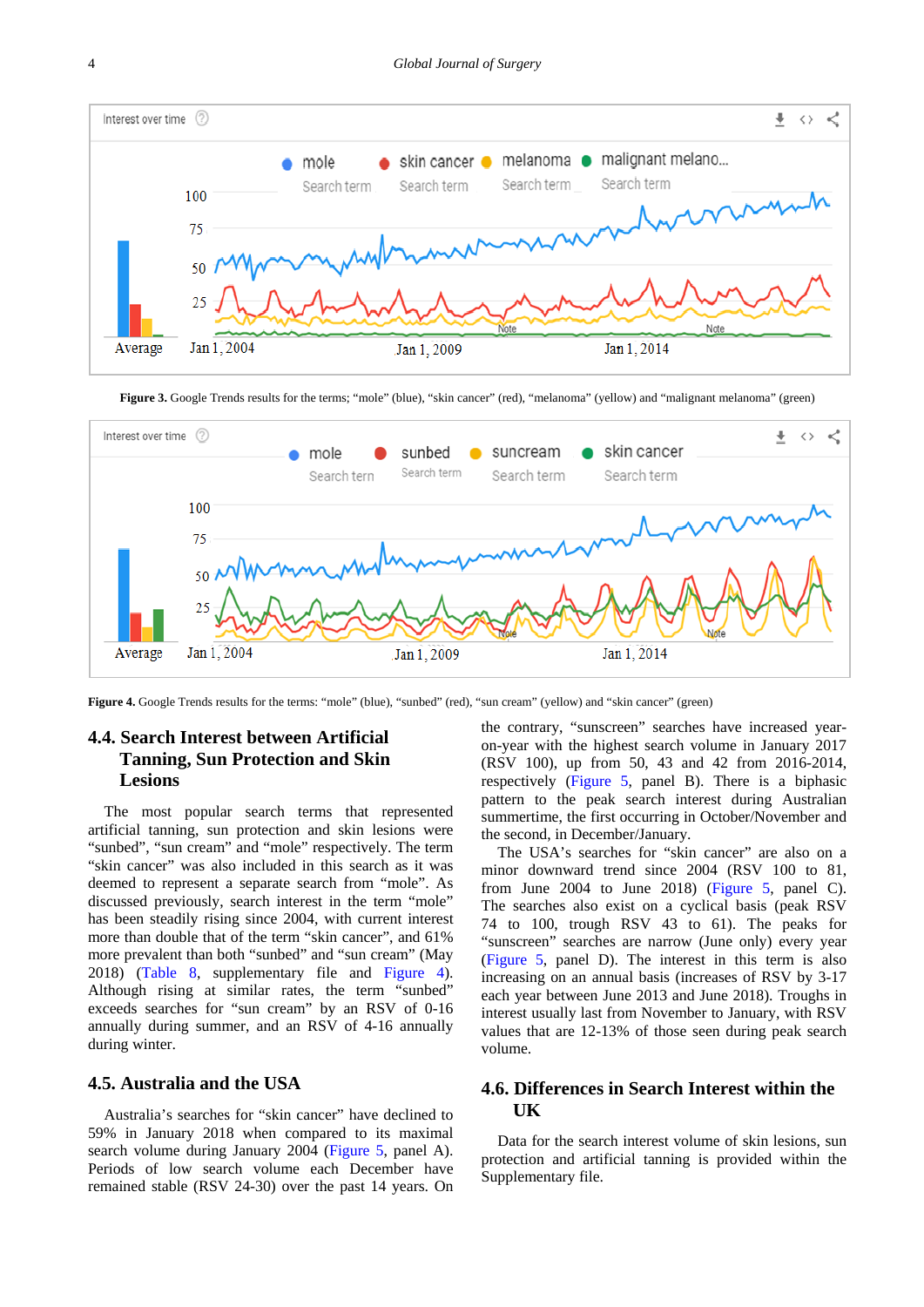<span id="page-4-0"></span>







**Figure 5.** Google Trends results for various search terms across different countries**.** Panel A="skin cancer" (Australia), Panel B="sunscreen" (Australia), Panel C="skin cancer" (USA) and Panel D="sunscreen" (USA)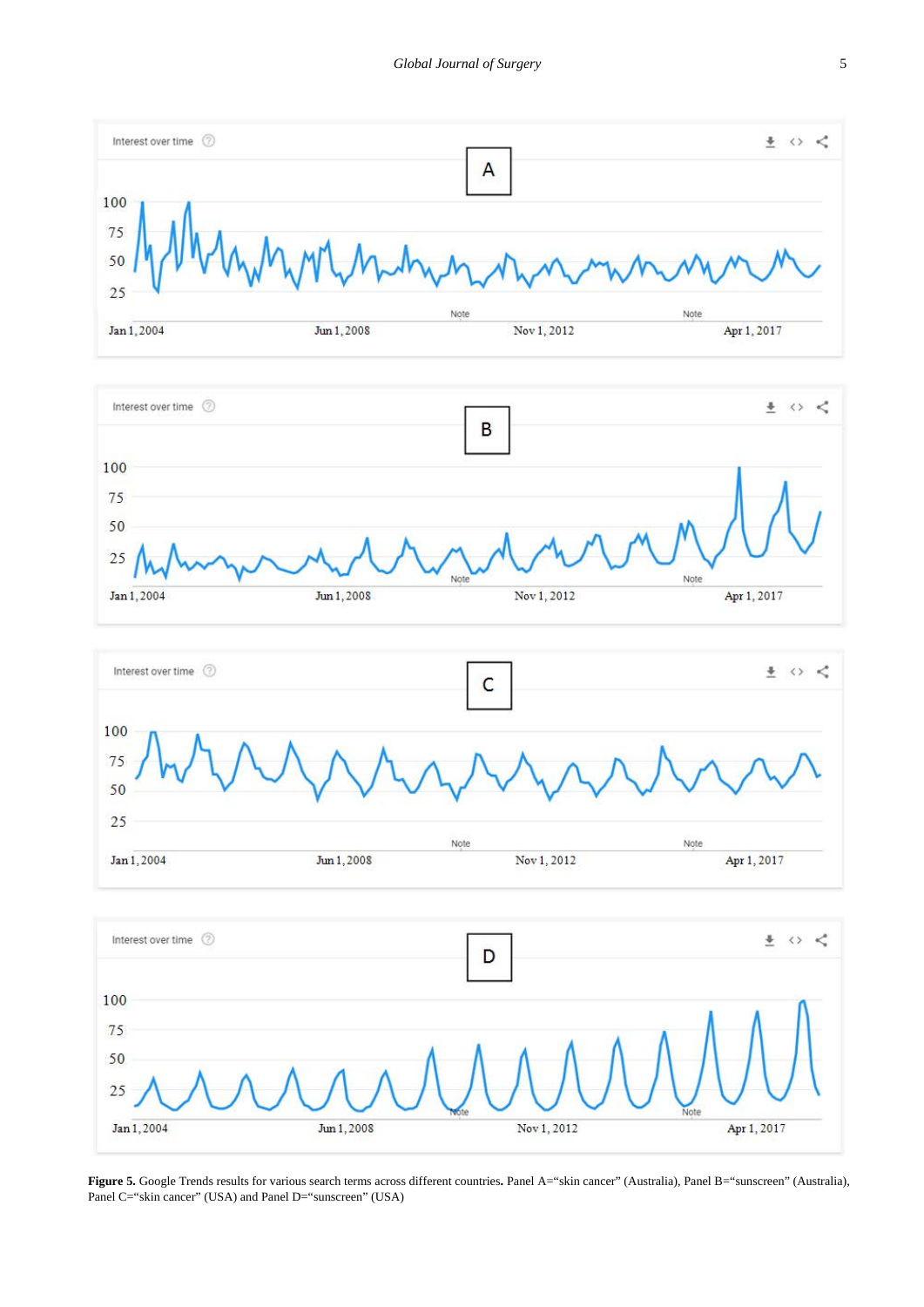## **5. Discussion**

This study has characterised the search interest surrounding skin cancer in the UK, from skin lesions to the risk factors for malignancy, as well as interest in sun protection products.

#### **5.1. Artificial Tanning Interest**

Searches for tanning methods reveal an annual biphasic pattern [\(Figure 1,](#page-2-0) panel A). The peak of this occurs every May, with the lowest search volume in December. This suggests that people are interested in obtaining a tan before the summer season begins. Additionally, the interest around sunbeds in particular, is increasing year-on-year. This is shown by a 50% increase in RSV between the May 2012 and 2018. This progressive increase could be due to the rapid expansion of social media and the public's desire to obtain a tan quickly and cheaply. As a result, campaigns aimed at reducing these negative behaviours should target the pre-summer period.

Searching for similar terms with the addition of "-near me" shows initial activity in 2012, followed by a dramatic rise in search volume during 2014 [\(Figure 1,](#page-2-0) panel B). Activity began when Google introduced their "near me now" feature which using Global Positioning System (GPS) to enhance location services and suggest points of interest in close proximity to the user. It appears that as the service gained popularity and the functionality improved, an increase in uptake followed. From current data, it appears this trend of searching, in light of convenience, is also on a steep upward progression.

#### **5.2. Sun Protection Interest**

The most popular terms for sun care include, "sun cream", "sun protection", "sunscreen", "after sun" and "SPF". The peaks in search interest occur annually around June [\(Figure 2\)](#page-2-1). There is a tendency for these terms to be searched later than the terms used for obtaining a tan. This implies that the general UK populous are initially interested in acquiring a tan early as summer begins and less worried about the harmful effects of the UV rays used in artificial tanning booths. Once exposure and sun damage occurs, it appears people then search more for sun protection products, including after sun, a product used to soothe the skin following UV exposure. Therefore, public education should focus on encouraging prophylaxis and prevention of sun damage before sun exposure occurs.

#### **5.3. Skin Lesion Interest**

The search volume for skin cancer is cyclical, with seasonal spikes around June and troughs in the months surrounding December [\(Figure 3\)](#page-3-0). This may be explained by the seasonal changes in UK climate with UV radiation highs of 6-7 in June/July and lows of 1-2 in November/December/January. This may be compounded by the fact that people tend to wear less clothing as the temperature increases in the summer months. It may be that more suspicious skin lesions or new moles are discovered, leading to an increase in Google searches.

Searches of 'mole' are less cyclical, but demonstrate a noticeable, linear increase in RSV since to 2004, which fits with the rising temperatures and increasing melanoma incidence. When compared to the term 'skin cancer', searches for mole are more than twice as popular.

The use of medical terminology when searching Google is far less prevalent that the layman term equivalents. For example, "melanoma" and "malignant melanoma" are only half as popular as the term "skin cancer". This reflects a lack of awareness of medical terminology amongst the general public. It may also highlight the need for further public education around the condition, as well as prevention and detection of worrying skin lesions.

#### **5.4. UK Summer 2018**

This summer was one of the hottest on record, with a mean temperature of 17.2 degrees Celsius, closely exceeding 2006, 2003 and 1976 by <0.1 degrees Celsius. Google Trends did not reveal any significant increase about what was to be expected for 2006. This may be explained by the fact that average summer temperatures only vary by less than 1 degree Celsius and so this small difference fails to initiate a noticeable spike in searches. Additionally, Google has become exponentially more popular over the past 10 years, and so, it was less likely people would use the internet to search for these topics back then. Given the existing data, it is highly likely that search interest in sun protection, skin lesion and artificial tanning is set to rise further in the future.

#### **5.5. Comparison with Other Countries**

#### **5.5.1. Australia**

Australia's search interest in sun protection represents a similar cycle to the UK, given their summer season is November-January as opposed to May-July. Many years display a biphasic peak, one during November and the other during January. This suggests their skin cancer campaigns are more effective, resulting in a proportion of their public searching for sun protection before the spikes in temperature and UV exposure in summer. No initiative is 100% effective, and so, a second peak exists during January as the remaining proportion of the population look for these products post-exposure.

Almost 14,000 melanomas were diagnosed in Australia by the end of  $2018<sup>5</sup>$ . However, despite having the highest incidence of melanoma worldwide, Australia also features successful and cost-effective public education and awareness, with almost \$4 worth of savings achieved for every \$1 invested [\[6\].](#page-6-4) The largest nationally recognised campaign is SunSmart which launches regular mass-media schemes. Surveys have shown improvements in positive sun-protection behaviours, with a nationwide improvement in schools. Nevertheless, recent literature highlights the need for continued funding and maintenance to sustain the messages of these campaigns [\[7\].](#page-6-5) 

#### **5.5.2. United States of America**

The USA also displays a summer-winter cycle for searches of skin cancer and sun protection, with very narrow peaks for "sunscreen" every June. The term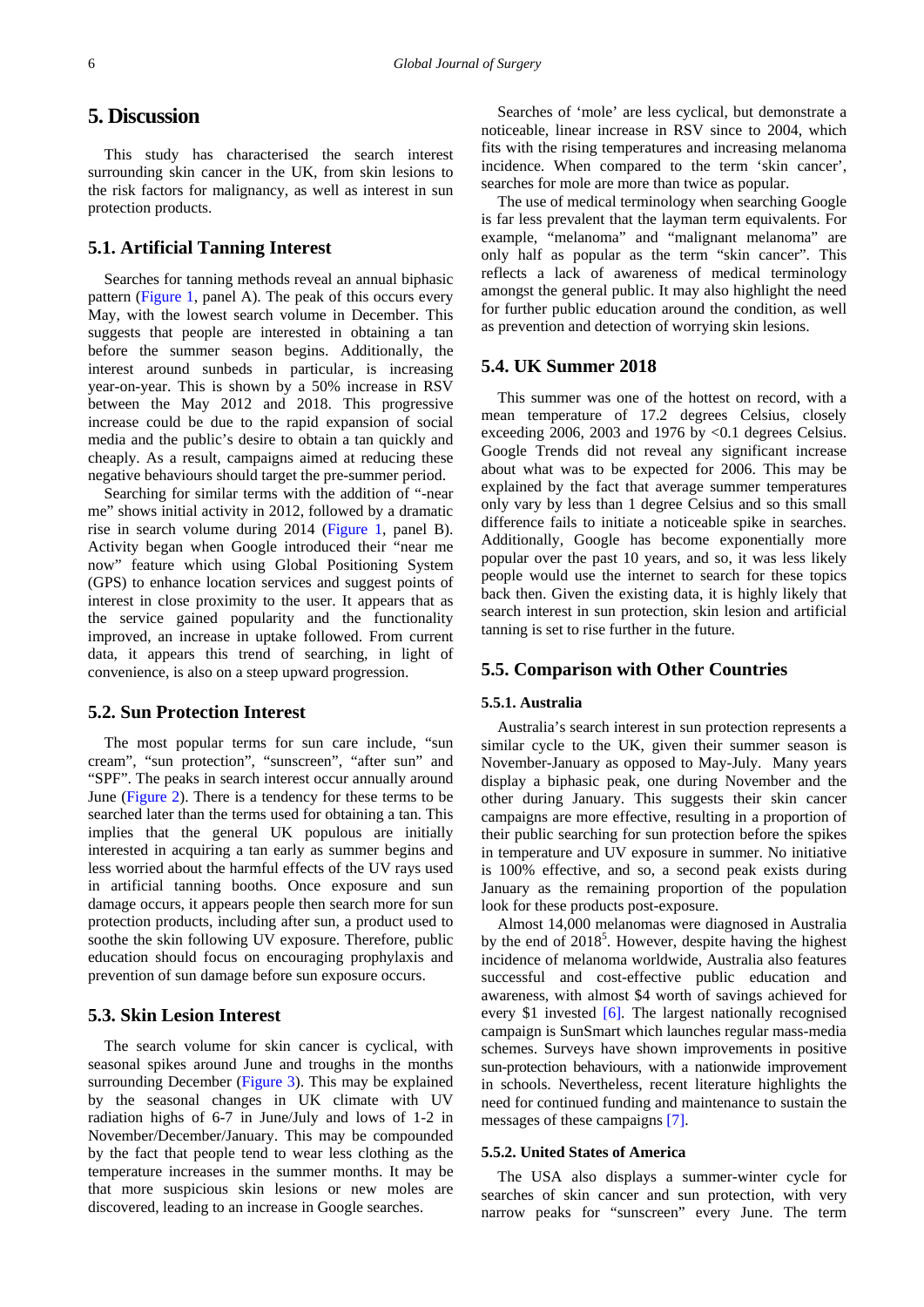"sunscreen" is used most in the USA, highlighting how differences in dialect reflect the popularity of search terms. The USA's public awareness is provided from a number of sources, due to lack of nationally co-ordinated campaigns. Both the Skin Cancer Foundation and the American Academy of Dermatology (AAD) provide resources to increase education surrounding skin cancer. Furthermore the AAD launched the SHADE programme that targets children in addition to prevention and early recognition. This is supported by both the SunSavvy and SunWise initiatives. Like most countries, the costs of melanoma are on the rise [\[8\],](#page-6-6) along with the incidence of the disease, climbing by almost 3% each year [\[9\].](#page-6-7) Contrary to this, the overall trend for skin cancer search volume has been slowly declining since 2004. This finding is supplemented by decreasing paediatric incidence from 2004-2010 [\[10\].](#page-6-8)

#### **5.5.3. Limitations**

The searches for the term "mole" may be biased due to the fact the search results do not discriminate between benign skin lesions and the animal. There is no demographic data available behind the searches, which would be useful for campaign targeting. Google Trends presents its data as RSV, so quantitative statistical analysis is not possible due to a lack of gross figures. Nevertheless, levels of interest level can still be established, which is helpful for providing a picture of public health awareness.

#### **6. Conclusion**

The searches for artificial tanning, sun protection and skin cancer exist on a predictable cycle with peaks during the summer months and subsequent troughs during the winter. Artificial UV tanning interest spikes during May, whilst sun protection and skin lesion searches occur later in June. This is most likely after sun damage has occurred, and reflects a lack of awareness for sun prophylaxis. Search volumes in Australia and the USA suggest these populations are better educated and implement better health-related decisions regarding sun care.

Google Trends data is a useful tool for characterising search trends in skin cancer. UK public health campaigns could benefit by focusing efforts on the pre-summer period. It may also be useful to design service provision to meet increased presentations of these conditions during the warmer months of the year.

#### **Acknowledgements**

None.

## **Author Contributions**

SC assisted with the concept development, conducted the searches on Google Trends, collected the data,

analysed the results and drafted the manuscript. MM assisted with the concept development, analysed the results, provided critical input into the direction of the paper, re-drafting and structure. RPJ assisted with the concept development, provided senior supervision and expertise across all aspects of the project.

## **Conflicts of Interests**

None.

## **Funding**

None.

## **Abbreviations**

- BAD British Association of Dermatologists
- NHS National Health Service
- RSV Relative Search Volume
- SPF Sun Protection Factor
- UV Ultraviolet

## **References**

- <span id="page-6-0"></span>[1] Cancer Research UK. (2017). Melanoma Skin Cancer (C43), European Age-Standardised Incidence Rates, UK, 1993-2015, Cancer Research UK.
- <span id="page-6-1"></span>[2] Diffey, B.L. (2004). The future incidence of cutaneous melanoma within the UK. *The British journal of dermatology, 151 4,* 868-72.
- <span id="page-6-2"></span>[3] Cancer Research UK. (2017). Melanoma Skin Cancer (C43), European Age-Standardised Mortality Rates, UK, 1971-2014, Cancer Research UK.
- <span id="page-6-3"></span>[4] L. Vallejo-Torres, S. Morris, J.M. Kinge, V. Poirier, J. Verne; Measuring current and future cost of skin cancer in England, *Journal of Public Health,* Volume 36, Issue 1, 1 March 2014, Pages 140-148.
- [5] National Cancer Control Indicators [Internet]. Cancer Control Continuum; Cancer Incidence – Melanoma of the skin (ICD-10 code C43). Available at: https://ncci.canceraustralia.gov.au/diagnosis/cancerincidence/cancer-incidence [Accessed 29/05/2018].
- <span id="page-6-4"></span>[6] Doran CM, Ling R, Byrnes J, Crane M, Shakeshaft AP, Searles A, et al. (2016). Benefit Cost Analysis of Three Skin Cancer Public Education Mass-Media Campaigns Implemented in New South Wales, Australia. PLoS ONE 11(1): e0147665.
- <span id="page-6-5"></span>[7] Makin, J., Warne, C., Dobbinson, S., Wakefield, M. and Hill, D. (2013). Population and age-group trends in weekend sun protection and sunburn over two decades of the SunSmart programme in Melbourne, Australia. British Journal of Dermatology, 168: 154-161.
- <span id="page-6-6"></span>[8] Guy, G. P., Machlin, S. R., Ekwueme, D. U., & Yabroff, K. R. (2015). Prevalence and Costs of Skin Cancer Treatment in the U.S., 2002–2006 and 2007–2011. *American Journal of Preventive Medicine*, *48*(2), 183-187.
- <span id="page-6-7"></span>[9] Little, Emily G. et al. Update on the Current State of Melanoma Incidence. Dermatologic Clinics , Volume 30 , Issue 3 , 355-361
- <span id="page-6-8"></span>[10] Laura B. Campbell, Kathryn L. Kreicher, Haley R. Gittleman, Kyle Strodtbeck, Jill Barnholtz-Sloan, Jeremy S. Bordeaux. Melanoma Incidence in Children and Adolescents: Decreasing Trends in the United States. The Journal of Pediatrics, Volume 166, Issue 6, 2015, Pages 1505-1513.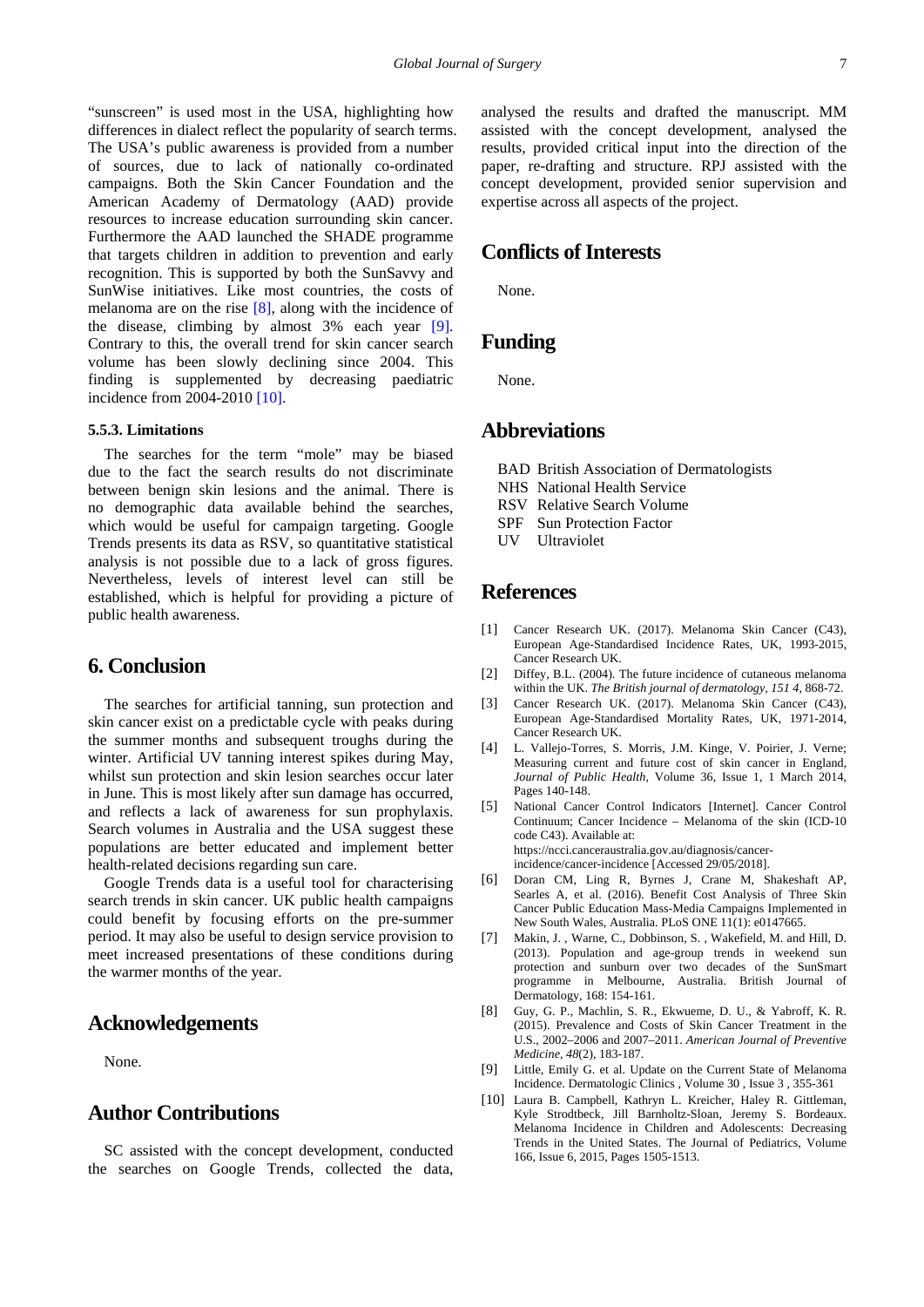## **Supplementary File**

**Table 1. Relative search volume (RSV) values the term "sunbed", used to search Google Trends individually.**

<span id="page-7-0"></span>

|                   | Search terms - Relative search volume (RSV) |
|-------------------|---------------------------------------------|
| <b>Year-Month</b> | sunbed                                      |
| 2004-05           | 27                                          |
| 2004-12           | 11                                          |
| 2005-05           | 34                                          |
| $2005 - 12$       | 14                                          |
| 2006-05           | 29                                          |
| 2006-12           | 15                                          |
| 2007-05           | 28                                          |
| 2007-12           | 16                                          |
| $2008 - 05$       | 31                                          |
| 2008-12           | 11                                          |
| 2009-05           | 27                                          |
| 2009-12           | $\overline{9}$                              |
| 2010-05           | 25                                          |
| 2010-12           | 10                                          |
| 2011-05           | 40                                          |
| $2011 - 12$       | 16                                          |
| 2012-05           | 63                                          |
| 2012-12           | 22                                          |
| $2013 - 05$       | 68                                          |
| 2013-12           | 24                                          |
| 2014-05           | 77                                          |
| 2014-12           | 23                                          |
| 2015-05           | 74                                          |
| 2015-12           | 24                                          |
| 2016-05           | 85                                          |
| 2016-12           | 29                                          |
| 2017-05           | 96                                          |
| 2017-12           | $30\,$                                      |
| 2018-05           | 100                                         |

Data is provided from May and December annually from 2004-2018.

#### **Table 2. Relative search volume (RSV) values for terms used to search Google Trends collectively; "sunbed", "tanning bed" and "tanning salon"**

<span id="page-7-1"></span>

|             |        | Search terms - Relative search volume (RSV) |                 |
|-------------|--------|---------------------------------------------|-----------------|
| Year-month  | sunbed | tanning bed                                 | tanning salon   |
| 2004-05     | 27     |                                             | 6               |
| 2004-12     | 12     | $\overline{c}$                              | 5               |
| 2005-05     | 34     | $\overline{c}$                              | 10              |
| 2005-12     | 14     |                                             | 10              |
| $2006 - 05$ | 29     | $\mathfrak{2}$                              | 9               |
| 2006-12     | 15     |                                             | $\overline{4}$  |
| 2007-05     | 28     | 3                                           | $\overline{7}$  |
| 2007-12     | 16     |                                             | 5               |
| 2008-05     | 31     | $\mathfrak{2}$                              | 8               |
| 2008-12     | 11     |                                             | 4               |
| 2009-05     | 27     | $\mathbf{2}$                                | 7               |
| 2009-12     | 9      | <1                                          | $\overline{4}$  |
| 2010-05     | 25     | $\mathfrak{2}$                              | 6               |
| 2010-12     | 10     |                                             | 4               |
| 2011-05     | 40     | 3                                           | 9               |
| 2011-12     | 16     |                                             | 5               |
| 2012-05     | 63     | 5                                           | $\overline{12}$ |
| $2012 - 12$ | 22     | $\mathfrak{2}$                              | 5               |
| 2013-05     | 68     | 5                                           | 12              |
| 2013-12     | 24     |                                             | $\overline{4}$  |
| 2014-05     | 77     | $\overline{4}$                              | 11              |
| 2014-12     | 23     | $\mathfrak{2}$                              | $\overline{4}$  |
| 2015-05     | 74     | 5                                           | 10              |
| 2015-12     | 24     |                                             | $\overline{4}$  |
| 2016-05     | 85     | 5                                           | 10              |
| 2016-12     | 29     | $\overline{c}$                              | 5               |
| 2017-05     | 96     | 6                                           | 10              |
| 2017-12     | 30     | $\boldsymbol{2}$                            | $\overline{4}$  |
| 2018-05     | 100    | 6                                           | 9               |

Data is provided from May and December annually from 2004-2018.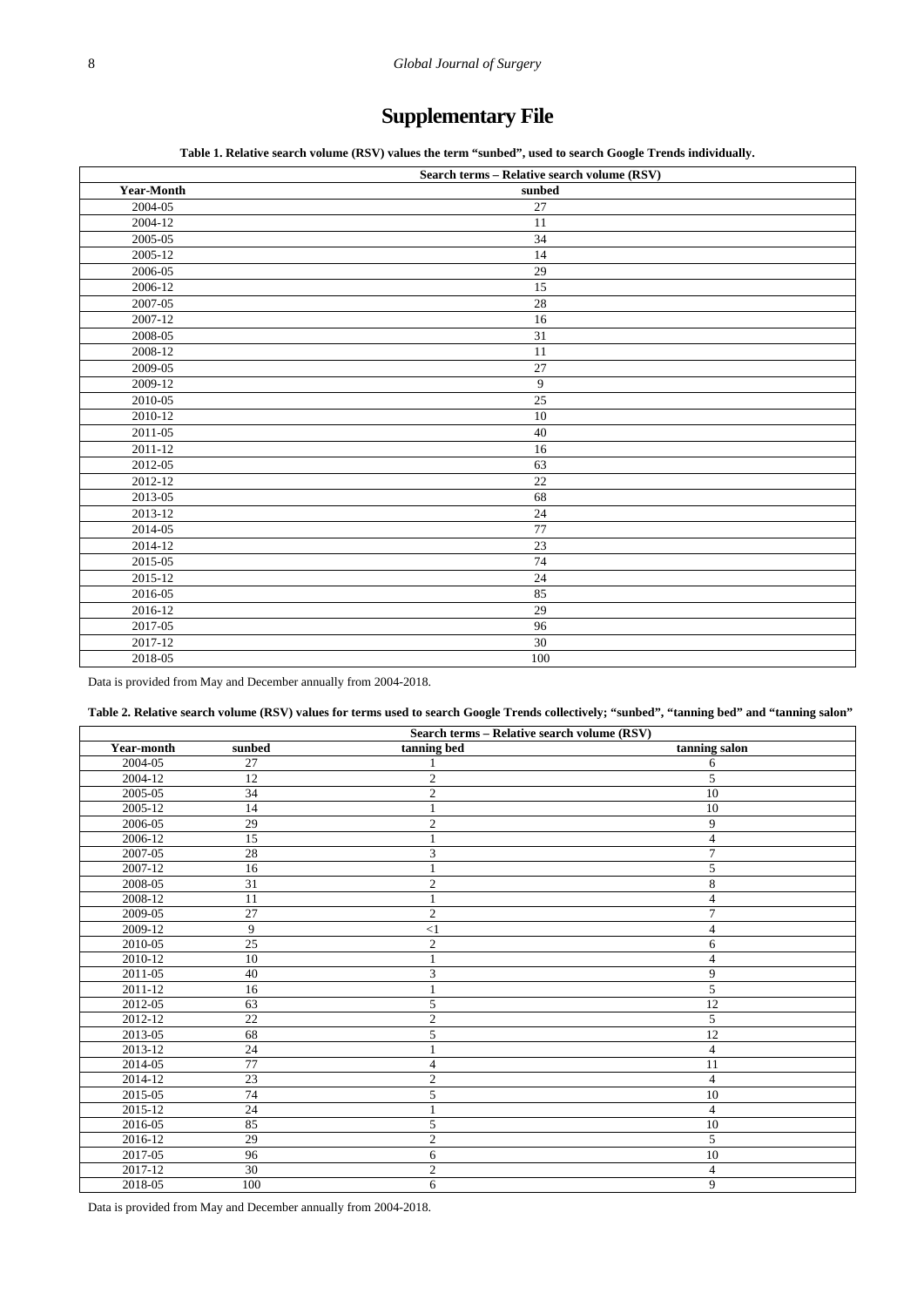**Table 3. Relative search volume (RSV) values the term "sun cream", used to search Google Trends individually.**

<span id="page-8-0"></span>

|             | Search terms - Relative search volume (RSV) |  |
|-------------|---------------------------------------------|--|
| Year-month  | sun cream                                   |  |
| 2004-06     | 12                                          |  |
| 2004-12     | $\overline{2}$                              |  |
| 2005-06     | 18                                          |  |
| 2005-12     | $\sqrt{4}$                                  |  |
| 2006-06     | $\overline{24}$                             |  |
| 2006-12     | $\overline{2}$                              |  |
| 2007-06     | 14                                          |  |
| 2007-12     | 3                                           |  |
| 2008-06     | 14                                          |  |
| 2008-12     | $\overline{3}$                              |  |
| 2009-06     | 28                                          |  |
| 2009-12     | $\overline{4}$                              |  |
| 2010-06     | 32                                          |  |
| $2010 - 12$ | $\sqrt{4}$                                  |  |
| 2011-06     | $\overline{28}$                             |  |
| 2011-12     | $\overline{5}$                              |  |
| 2012-06     | $26\,$                                      |  |
| 2012-12     | $\overline{5}$                              |  |
| 2013-06     | 44                                          |  |
| 2013-12     | $\overline{5}$                              |  |
| 2014-06     | 54                                          |  |
| 2014-12     | $\boldsymbol{7}$                            |  |
| 2015-06     | 69                                          |  |
| 2015-12     | 5                                           |  |
| 2016-06     | $\overline{57}$                             |  |
| 2016-12     | $\overline{9}$                              |  |
| 2017-06     | 87                                          |  |
| 2017-12     | $\sqrt{8}$                                  |  |
| 2018-06     | 92                                          |  |

Data is provided from June and December annually from 2004-2018.

**Table 4. Relative search volume (RSV) values for terms used to search Google Trends; "sun cream", "sun protection", "sunscreen", "after sun" and "SPF"**

<span id="page-8-1"></span>

|            | Search terms - Relative search volume (RSV) |                |                |                 |            |
|------------|---------------------------------------------|----------------|----------------|-----------------|------------|
| Year-month | sun cream                                   | sun protection | sunscreen      | after sun       | <b>SPF</b> |
| 2004-06    | 11                                          | 16             | 14             | 3               | 10         |
| 2004-12    | $\overline{2}$                              | 3              | 10             | 3               | 11         |
| 2005-06    | 17                                          | 17             | 25             | 5               | 16         |
| 2005-12    | $\overline{4}$                              | $\overline{c}$ | 6              | $\overline{c}$  | 10         |
| 2006-06    | 23                                          | 17             | 19             | $\tau$          | 18         |
| 2006-12    | $\overline{2}$                              | 1              | 8              | $\mathbf{1}$    | 11         |
| 2007-06    | 13                                          | 9              | 18             | 5               | 14         |
| 2007-12    | 3                                           | $\sqrt{2}$     | 5              | 3               | 14         |
| 2008-06    | 13                                          | 12             | 13             | 5               | 19         |
| 2008-12    | 3                                           | $\overline{c}$ | $\overline{4}$ | 3               | 11         |
| 2009-06    | 26                                          | 11             | 24             | 9               | 21         |
| 2009-12    | $\overline{4}$                              | 3              | 5              | 3               | 11         |
| 2010-06    | 30                                          | 9              | 23             | $\overline{7}$  | 17         |
| 2010-12    | $\overline{4}$                              | $\mathbf{1}$   | 5              | 5               | 9          |
| 2011-06    | 27                                          | 9              | 22             | 11              | 21         |
| 2011-12    | 5                                           | $\overline{c}$ | $\overline{7}$ | 5               | 11         |
| 2012-06    | 25                                          | 6              | 22             | 10              | 24         |
| 2012-12    | 5                                           | $\overline{c}$ | $\overline{7}$ | 6               | 12         |
| 2013-06    | 41                                          | 11             | 44             | 17              | 36         |
| 2013-12    | 5                                           | $\mathbf{1}$   | $\tau$         | 6               | 14         |
| 2014-06    | 51                                          | 13             | 46             | 21              | 38         |
| 2014-12    | 6                                           | $\overline{c}$ | $\tau$         | 3               | 15         |
| 2015-06    | 65                                          | 16             | 57             | 16              | 45         |
| 2015-12    | 5                                           | $\overline{2}$ | 9              | $\overline{4}$  | 18         |
| 2016-06    | 54                                          | 14             | 50             | 18              | 45         |
| 2016-12    | 9                                           | $\overline{c}$ | 10             | $7\phantom{.0}$ | 21         |
| 2017-06    | 83                                          | 15             | 80             | 30              | 61         |
| 2017-12    | $\overline{7}$                              | $\overline{c}$ | 11             | 6               | 22         |
| 2018-06    | 87                                          | 17             | 92             | 31              | 73         |

Data is provided from June and December annually from 2004-2018.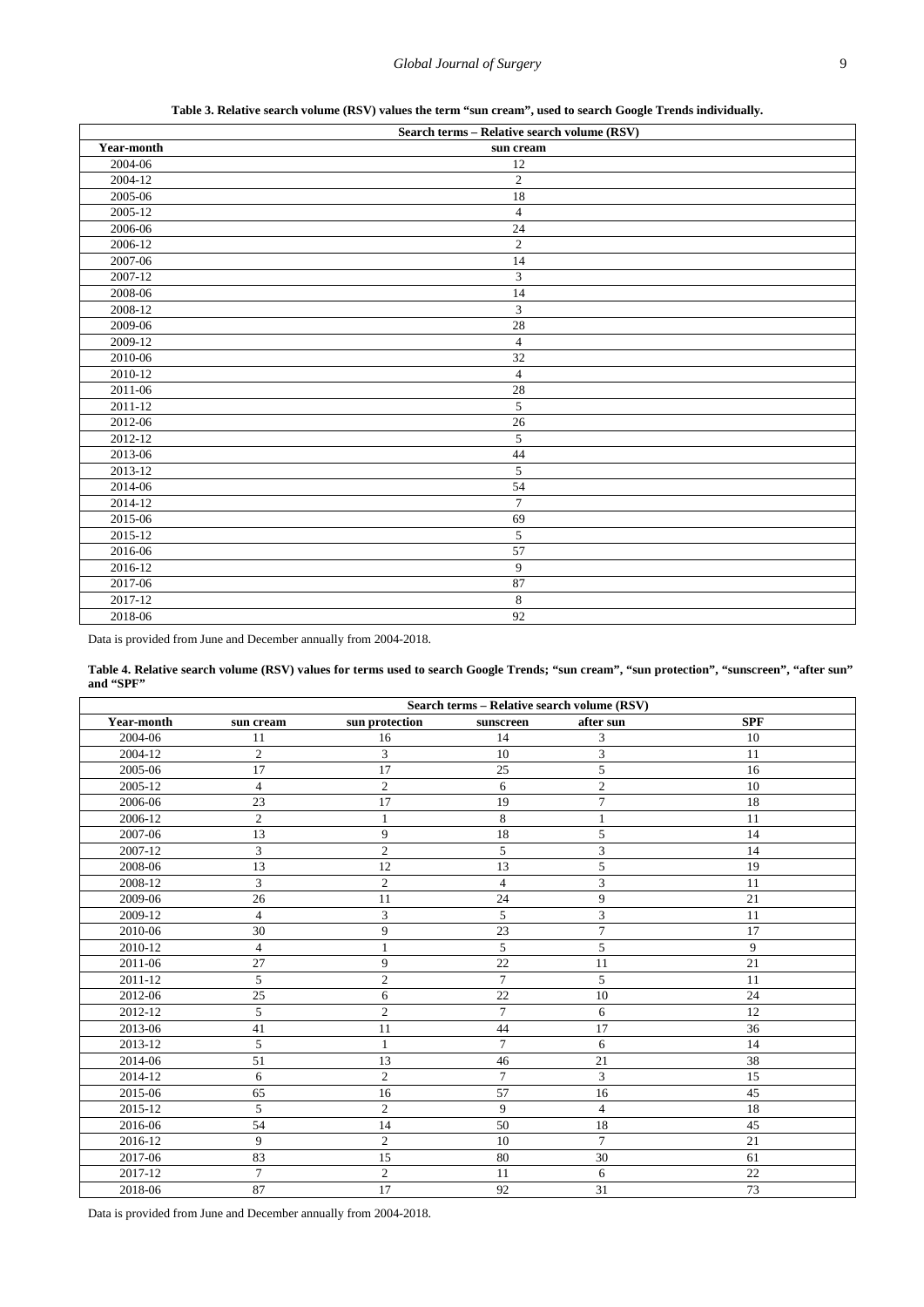**Table 5. Relative search volume (RSV) values the term "mole", used to search Google Trends individually**

<span id="page-9-0"></span>

|                      | Search terms - Relative search volume (RSV) |  |
|----------------------|---------------------------------------------|--|
| Year-month           | mole                                        |  |
| 2004-06              | 56                                          |  |
| $2004 - 12$          | 39                                          |  |
| 2005-06              | 54                                          |  |
| $2005 - 12$          | 47                                          |  |
| 2006-06              | 56                                          |  |
| 2006-12              | 46                                          |  |
| 2007-06              | 52                                          |  |
| $\overline{2007-12}$ | $47\,$                                      |  |
| 2008-06              | 61                                          |  |
| 2008-12              | 54                                          |  |
| 2009-06              | 57                                          |  |
| 2009-12              | 56                                          |  |
| 2010-06              | 66                                          |  |
| 2010-12              | 65                                          |  |
| 2011-06              | 66                                          |  |
| 2011-12              | 63                                          |  |
| 2012-06              | 66                                          |  |
| $2012 - 12$          | 63                                          |  |
| 2013-06              | 76                                          |  |
| 2013-12              | $\overline{72}$                             |  |
| 2014-06              | 79                                          |  |
| 2014-12              | 74                                          |  |
| 2015-06              | 80                                          |  |
| 2015-12              | 86                                          |  |
| 2016-06              | 85                                          |  |
| 2016-12              | 86                                          |  |
| 2017-06              | 89                                          |  |
| 2017-12              | 87                                          |  |
| 2018-06              | 89                                          |  |

Data is provided from June and December annually from 2004-2018.

#### **Table 6. Relative search volume (RSV) values the term "skin cancer", used to search Google Trends individually**

<span id="page-9-1"></span>

|            | Search terms - Relative search volume (RSV) |
|------------|---------------------------------------------|
| Year-month | skin cancer                                 |
| 2004-06    | 84                                          |
| 2004-12    | 36                                          |
| 2005-06    | 78                                          |
| 2005-12    | 33                                          |
| 2006-06    | $\overline{73}$                             |
| 2006-12    | 44                                          |
| 2007-06    | 73                                          |
| 2007-12    | 36                                          |
| 2008-06    | 77                                          |
| 2008-12    | 29                                          |
| 2009-06    | 72                                          |
| 2009-12    | 33                                          |
| 2010-06    | 54                                          |
| 2010-12    | 30                                          |
| 2011-06    | 69                                          |
| 2011-12    | 37                                          |
| 2012-06    | 57                                          |
| 2012-12    | 47                                          |
| 2013-06    | 67                                          |
| 2013-12    | 53                                          |
| 2014-06    | 96                                          |
| 2014-12    | 50                                          |
| 2015-06    | 87                                          |
| 2015-12    | 55                                          |
| 2016-06    | 77                                          |
| 2016-12    | 50                                          |
| 2017-06    | 82                                          |
| 2017-12    | $52\,$                                      |
| 2018-06    | 95                                          |

Data is provided from June and December annually from 2004-2018.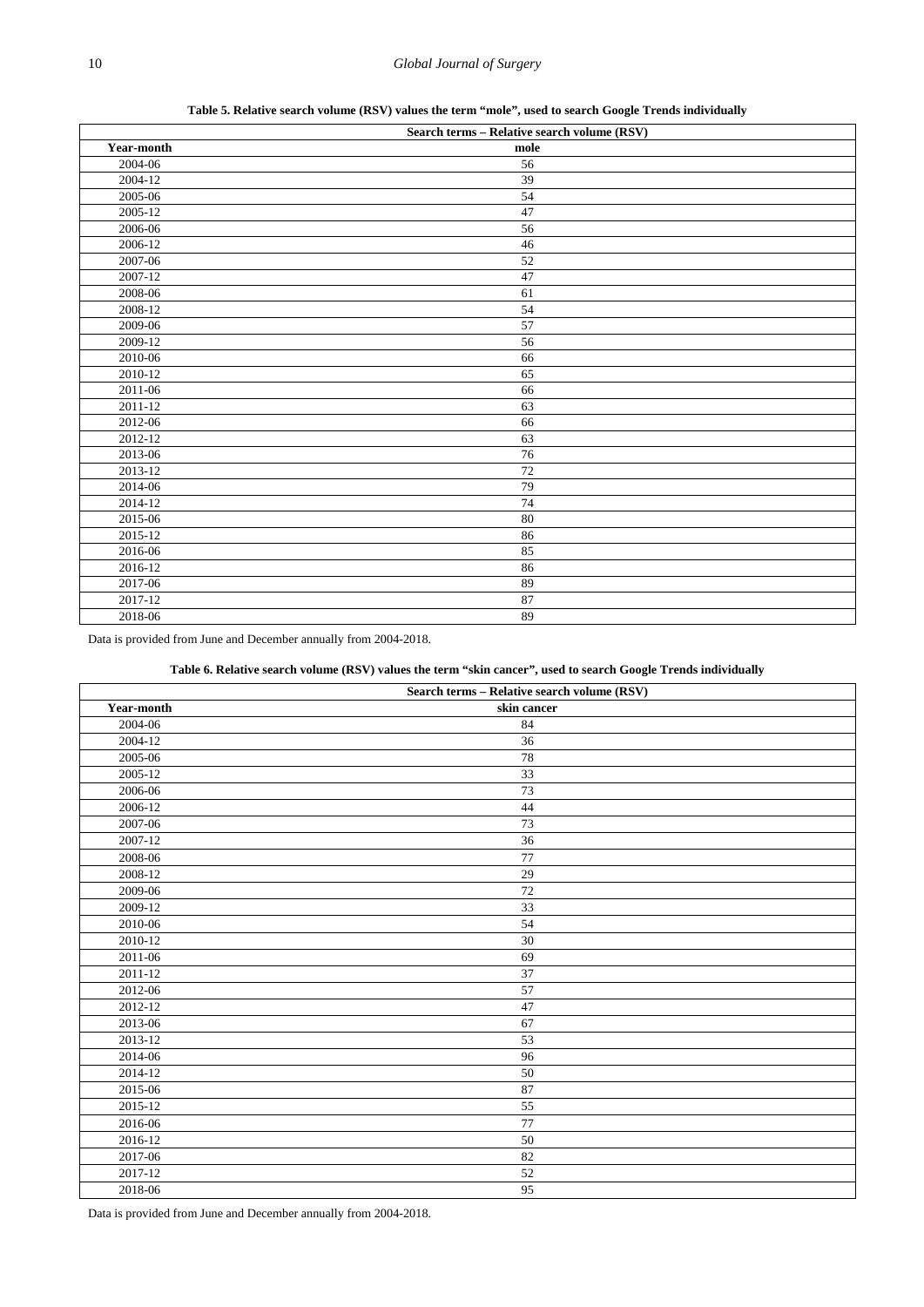<span id="page-10-0"></span>

| Search terms - Relative search volume (RSV) |      |             |          |                    |
|---------------------------------------------|------|-------------|----------|--------------------|
| Month                                       | mole | skin cancer | melanoma | malignant melanoma |
| 2004-06                                     | 54   | 35          | 15       | $\overline{c}$     |
| 2004-12                                     | 39   | 15          | 11       | 3                  |
| 2005-06                                     | 54   | 32          | 14       | $\overline{4}$     |
| 2005-12                                     | 47   | 14          | 12       | $\mathfrak{Z}$     |
| 2006-06                                     | 56   | 30          | 14       | $\overline{2}$     |
| 2006-12                                     | 46   | 18          | 10       | $\overline{2}$     |
| 2007-06                                     | 52   | 30          | 10       | $\overline{2}$     |
| 2007-12                                     | 47   | 15          | $\,8\,$  | $\overline{2}$     |
| 2008-06                                     | 61   | 32          | 14       | $\sqrt{2}$         |
| 2008-12                                     | 54   | 12          | 9        | 1                  |
| 2009-06                                     | 57   | 30          | 16       | $\sqrt{2}$         |
| 2009-12                                     | 56   | 14          | 8        | $\mathbf{1}$       |
| 2010-06                                     | 66   | 23          | 14       | $\sqrt{2}$         |
| 2010-12                                     | 65   | 12          | 8        | $\mathbf{1}$       |
| 2011-06                                     | 66   | 29          | 14       | $\sqrt{2}$         |
| 2011-12                                     | 63   | 15          | 9        | $\mathbf{1}$       |
| 2012-06                                     | 66   | 24          | 12       | $\sqrt{2}$         |
| $2012 - 12$                                 | 63   | 20          | 10       | $\mathbf{1}$       |
| 2013-06                                     | 76   | 28          | 15       | $\boldsymbol{2}$   |
| 2013-12                                     | 72   | 22          | 11       | $\overline{2}$     |
| 2014-06                                     | 79   | 40          | 20       | $\mathfrak{Z}$     |
| 2014-12                                     | 74   | 21          | 12       | $\sqrt{2}$         |
| 2015-06                                     | 80   | 36          | $20\,$   | $\sqrt{2}$         |
| 2015-12                                     | 86   | 23          | 14       | $\mathbf{1}$       |
| 2016-06                                     | 85   | 32          | 17       | $\boldsymbol{2}$   |
| 2016-12                                     | 86   | $21\,$      | 13       | $\mathbf{1}$       |
| 2017-06                                     | 89   | 34          | 18       | $\overline{2}$     |
| 2017-12                                     | 87   | 21          | 15       | $\mathbf{1}$       |
| 2018-06                                     | 89   | 39          | 20       | $\overline{2}$     |

| Table 7. Relative search volume (RSV) values for terms used to search Google Trends; "mole", "skin cancer", "melanoma" and "malignant |  |  |  |  |  |  |  |
|---------------------------------------------------------------------------------------------------------------------------------------|--|--|--|--|--|--|--|
| melanoma"                                                                                                                             |  |  |  |  |  |  |  |

Data is provided from June and December annually from 2004-2018.

### **Table 8. Relative search volume (RSV) values for terms used to search Google Trends; "mole", "sunbed", "sun cream" and "skin cancer"**

<span id="page-10-1"></span>

| Search terms - Relative search volume (RSV) |      |        |                             |                 |
|---------------------------------------------|------|--------|-----------------------------|-----------------|
| Month                                       | mole | sunbed | sun cream                   | skin cancer     |
| 2004-05                                     | 56   | 18     | 7                           | 39              |
| 2004-12                                     | 46   | 6      | $\overline{c}$              | 18              |
| 2005-05                                     | 54   | 19     | 9                           | 33              |
| 2005-12                                     | 48   | $\tau$ | $\mathfrak{2}$              | 13              |
| 2006-05                                     | 49   | 15     | $\,$ 8 $\,$                 | 28              |
| 2006-12                                     | 49   | $\tau$ | $\mathbf{1}$                | 20              |
| 2007-05                                     | 59   | 18     | 9                           | 24              |
| 2007-12                                     | 49   | 9      | $\sqrt{2}$                  | 16              |
| 2008-05                                     | 57   | 16     | 13                          | 24              |
| 2008-12                                     | 59   | 6      | $\mathbf{1}$                | 12              |
| 2009-05                                     | 59   | 17     | 13                          | 25              |
| 2009-12                                     | 53   | 6      | $\sqrt{2}$                  | 13              |
| 2010-05                                     | 64   | 16     | 17                          | 19              |
| 2010-12                                     | 66   | $\tau$ | $\mathfrak{2}$              | 13              |
| 2011-05                                     | 66   | 24     | 12                          | 24              |
| 2011-12                                     | 66   | 10     | 3                           | 16              |
| 2012-05                                     | 72   | 40     | 26                          | 26              |
| 2012-12                                     | 64   | 14     | $\ensuremath{\mathfrak{Z}}$ | 20              |
| 2013-05                                     | 74   | 42     | 21                          | 25              |
| 2013-12                                     | 71   | 14     | $\overline{4}$              | 21              |
| 2014-05                                     | 83   | 48     | 32                          | 34              |
| 2014-12                                     | 74   | 14     | $\overline{4}$              | $\overline{21}$ |
| 2015-05                                     | 86   | 46     | 27                          | 41              |
| 2015-12                                     | 83   | 16     | 3                           | 24              |
| 2016-05                                     | 91   | 53     | 42                          | 33              |
| 2016-12                                     | 87   | 18     | $\overline{5}$              | $\overline{21}$ |
| 2017-05                                     | 93   | 58     | 43                          | 31              |
| 2017-12                                     | 83   | 19     | $\overline{4}$              | 21              |
| 2018-05                                     | 100  | 62     | 62                          | 42              |

Data is provided from June and December annually from 2004-2018.